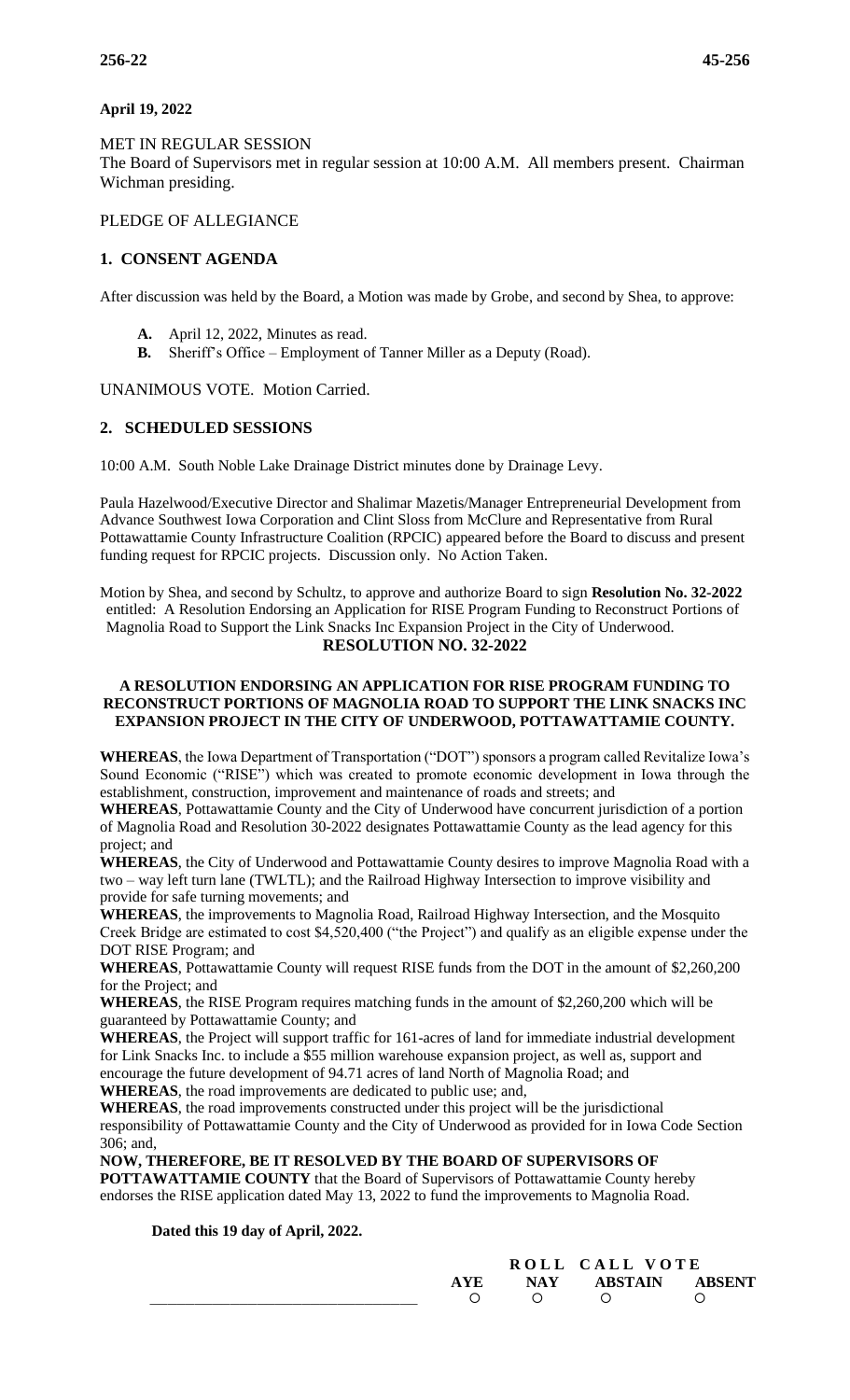### Tim Wichman, Chairman

| Scott Belt                   | O | O | O | ∩ |
|------------------------------|---|---|---|---|
| Lynn Grobe                   | O | O | O | О |
| Justin Schultz               | O | O | O | Ο |
| <b>Brian Shea</b><br>ATTEST: | O | O | O | ∩ |

Melvyn Houser, County Auditor

RECOMMENDED:

John Rasmussen, Engineer

Roll Call Vote: AYES: Wichman, Belt, Grobe, Shea, Schultz. Motion Carried.

After discussion was held by the Board, a motion was made by Shea, and second by Grobe, to approve draft Special Assessment policy to facilitate a uniform and consistent petition process as amended.

UNANIMOUS VOTE. Motion Carried.

After discussion was held by the Board, a motion was made by Belt, and second by Schultz, to approve and authorize Board to sign State of Iowa GAX and to request for payment under 2019 CDBG-DR.

UNANIMOUS VOTE. Motion Carried.

Motion by Shea, and second by Schultz, to approve and authorize Board to sign Planning and Zoning **Resolution No. 2022-06** entitled: Final Plat of Liston Subdivision, a subdivision situated in Lake Township.

### **PLANNING AND ZONING RESOLUTION NO. 2022-06**

**WHEREAS**, this Board had approved the preliminary plat of **Liston Subdivision,** a residential subdivision situated in **Lake Township,** by approval of Planning and Zoning Resolution No. **2022-05,** dated **March 15, 2022;** and

**WHEREAS,** the final plat and supporting documents required by Chapter 9.10 of the Pottawattamie County, Iowa, Code and Chapter 354, Code of Iowa, has been filed with this Board for its study and consideration under **Case #SUB-2022-02;** and

**WHEREAS,** this Board has examined the final plat and has found it is in substantial compliance with the approved preliminary plat; and

**WHEREAS,** after careful study, and due consideration this Board has determined that the final plat and supporting documents conform to the requirements of Chapter 9.10 of the Pottawattamie County, Iowa, Code and Chapter 354, Code of Iowa, and it has deemed it to be in the best interest of Pottawattamie County, Iowa, to approve the final plat.

**NOW, THEREFORE, BE IT RESOLVED BY THE BOARD OF SUPERVISORS OF POTTAWATTAMIE COUNTY, IOWA:** That the final plat of **Liston Subdivision,** a residential subdivision in Pottawattamie County, Iowa, be, and the same is hereby approved as the final plat of said subdivision.

And that the Chairman of the Board of Supervisors is hereby authorized to enter such approval upon said final plat.

PASSED AND APPROVED April 19, 2022

|                       |            | ROLL CALL VOTE   |                |               |  |  |
|-----------------------|------------|------------------|----------------|---------------|--|--|
|                       | <b>AYE</b> | <b>NAY</b>       | <b>ABSTAIN</b> | <b>ABSENT</b> |  |  |
|                       | O          |                  |                |               |  |  |
| Tim Wichman, Chairman |            |                  |                |               |  |  |
|                       | O          | $\left( \right)$ |                |               |  |  |
| Scott Belt            |            |                  |                |               |  |  |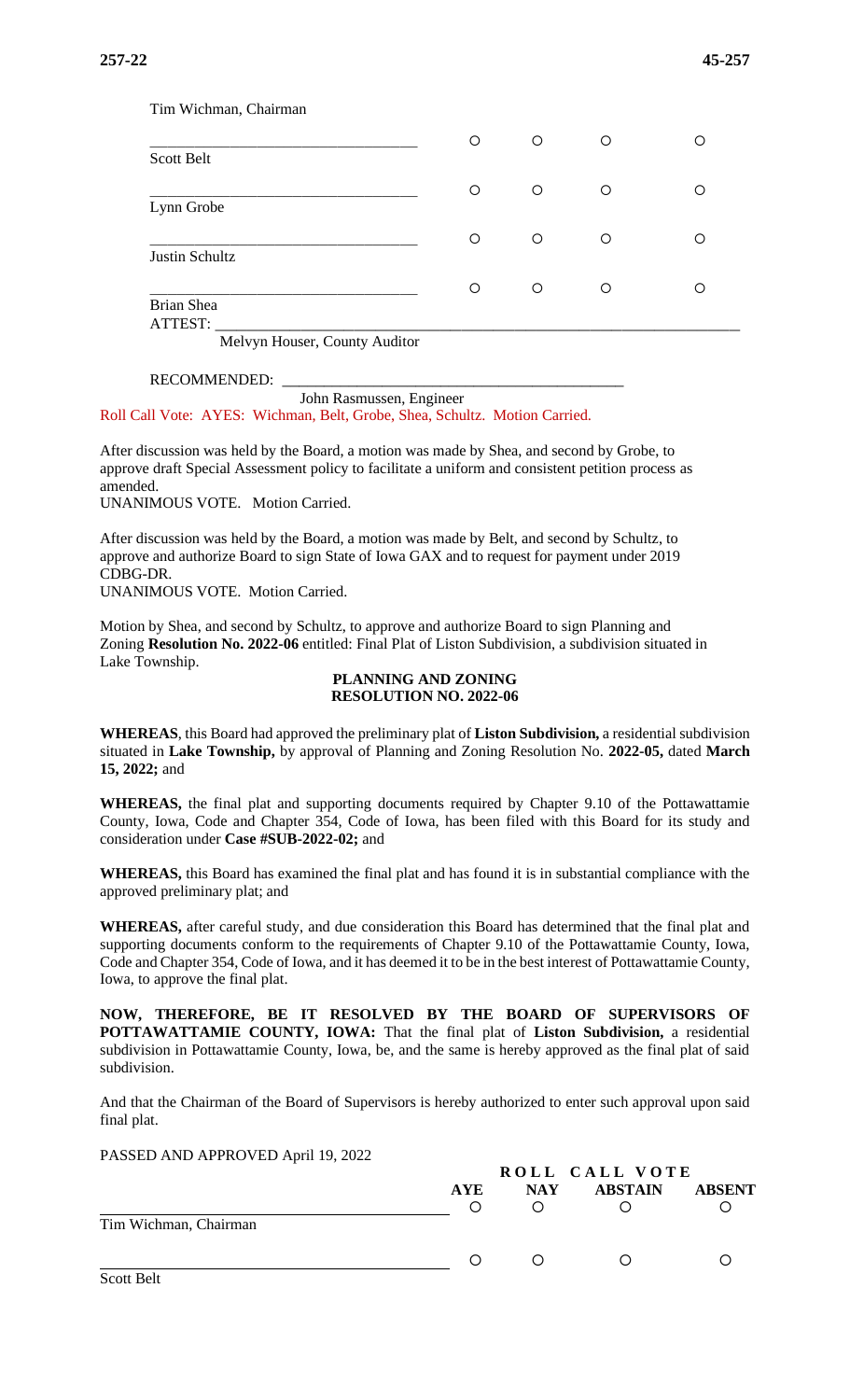| Lynn Grobe     | O | O |   |  |
|----------------|---|---|---|--|
| Justin Schultz | O | Ο | O |  |
|                | ∩ | ∩ |   |  |
| Brian Shea     |   |   |   |  |

Attest: Melvyn Houser, County Auditor Pottawattamie County, Iowa RECORD: After Passage

Roll Call Vote: AYES: Wichman, Belt, Grobe, Shea, Schultz. Motion Carried.

Motion by Shea, and second by Belt, to approve and authorize Board to sign Planning and Zoning **Resolution No. 2022-02** entitled: Final Plat of Huneke Subdivision, a subdivision situated in Norwalk Township.

### **PLANNING AND ZONING RESOLUTION NO. 2022-02**

**WHEREAS**, this Board had approved the preliminary plat of **Huneke Subdivision,** a residential subdivision situated in **Norwalk Township,** by approval of Planning and Zoning Resolution No. **2022-01,**  dated **January 11, 2022;** and

**WHEREAS,** the final plat and supporting documents required by Chapter 9.10 of the Pottawattamie County, Iowa, Code and Chapter 354, Code of Iowa, has been filed with this Board for its study and consideration under **Case #SUB-2021-03;** and

**WHEREAS,** this Board has examined the final plat and has found it is in substantial compliance with the approved preliminary plat; and

**WHEREAS,** after careful study, and due consideration this Board has determined that the final plat and supporting documents conform to the requirements of Chapter 9.10 of the Pottawattamie County, Iowa, Code and Chapter 354, Code of Iowa, and it has deemed it to be in the best interest of Pottawattamie County, Iowa, to approve the final plat.

**NOW, THEREFORE, BE IT RESOLVED BY THE BOARD OF SUPERVISORS OF POTTAWATTAMIE COUNTY, IOWA:** That the final plat of **Huneke Subdivision,** a residential subdivision in Pottawattamie County, Iowa, be, and the same is hereby approved as the final plat of said subdivision.

And that the Chairman of the Board of Supervisors is hereby authorized to enter such approval upon said final plat.

### PASSED AND APPROVED April 19, 2022

|                       |                       | ROLL CALL VOTE  |                     |                    |  |
|-----------------------|-----------------------|-----------------|---------------------|--------------------|--|
|                       | <b>AYE</b><br>$\circ$ | <b>NAY</b><br>O | <b>ABSTAIN</b><br>O | <b>ABSENT</b><br>O |  |
| Tim Wichman, Chairman |                       |                 |                     |                    |  |
|                       | O                     | O               | O                   |                    |  |
| Scott Belt            |                       |                 |                     |                    |  |
|                       | $\bigcirc$            | O               | $\circ$             |                    |  |
| Lynn Grobe            |                       |                 |                     |                    |  |
| Justin Schultz        | $\circ$               | O               | O                   |                    |  |
|                       |                       |                 |                     |                    |  |
| Brian Shea            | ◯                     | O               | Ω                   |                    |  |
|                       |                       |                 |                     |                    |  |

Attest: \_\_\_\_\_\_\_\_\_\_\_\_\_\_\_\_\_\_\_\_\_\_\_\_\_\_\_\_\_\_\_\_\_\_\_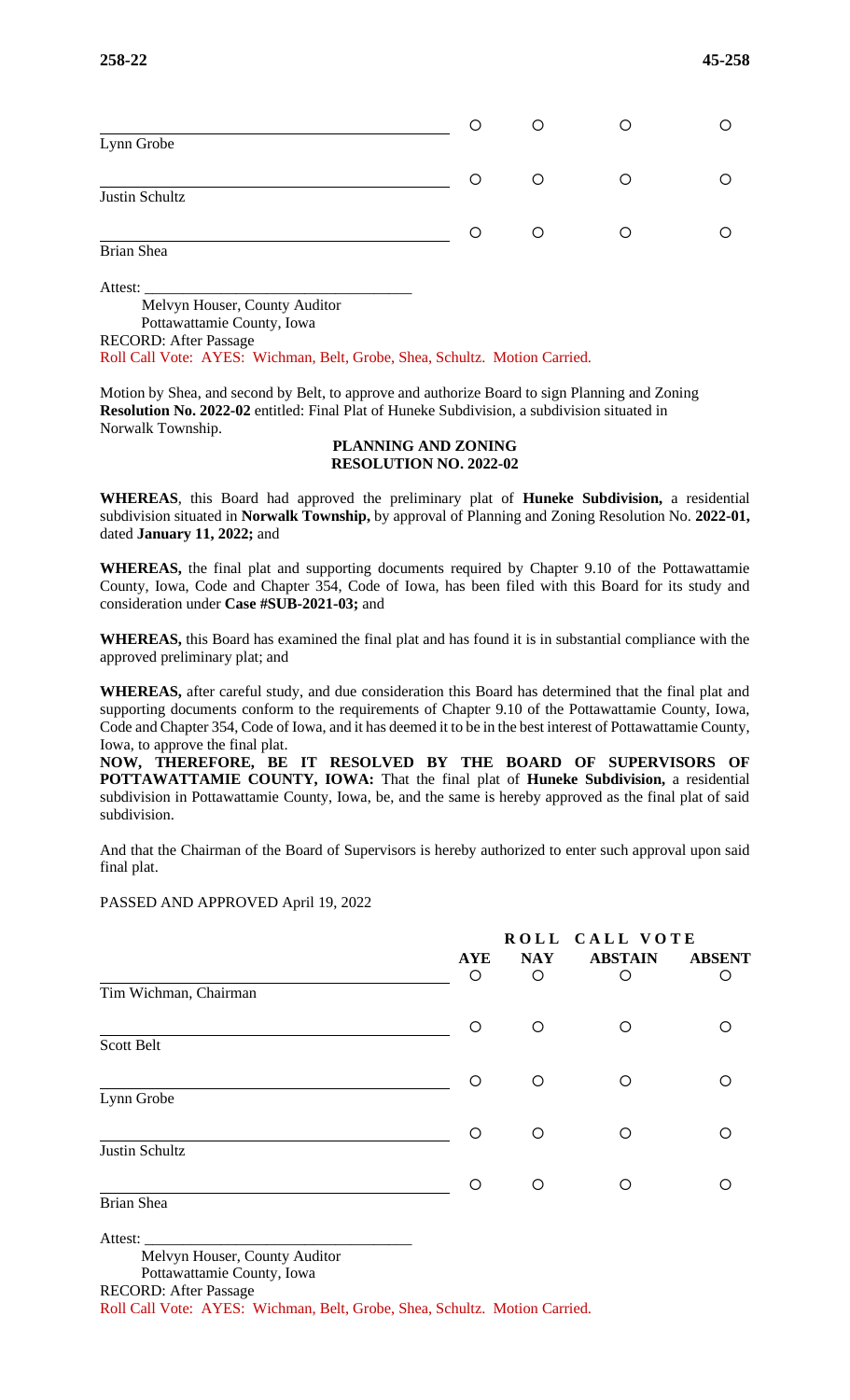After discussion was held by the Board, a motion was made by Schultz, and second by Shea, to approve and award RFP for general contracting services for Public Health Building to Boyd-Jones. UNANIMOUS VOTE. Motion Carried.

After discussion was held by the Board, a motion was made by Belt, and second by Schultz, to approve the Rules and Application for Use of Pottawattamie County Property updates. UNANIMOUS VOTE. Motion Carried.

Rita Dooley/Director, Veteran Affairs appeared before the Board to give an update on the Veteran Affairs Department progress and State Conference. Discussion only. No action taken.

# **3. OTHER**

Matt Wilber/Attorney discussed a Closed Session that was held on December 21 to correct minutes, Matt Wilber asked Chairman Wichman to state that the minutes were approved as corrected from December 21, 2021, and to get signatures from former Chairman Belt, and Melvyn Houser to sign corrected minutes from December 21, 2021.

Motion by Shea, and second by Belt, to approve and authorize Board Chairman to sign 2022-2023 Wage Increase between Pottawattamie County and the Pottawattamie County Deputy Sheriff's Association, effective July 1, 2022, through June 30, 2023. UNANIMOUS VOTE. Motion Carried.

After discussion was held by the Board, a motion was made by Schultz, and second by Shea, to approve Job Description of Site Manager, and Job Description of Mechanical Operations & Maintenance Manager.

UNANIMOUS VOTE. Motion Carried.

After discussion was held by the Board, a Motion was made by Schultz, and second by Belt, to remove 1 year waiting period for new employees to earn wellness incentive. UNANIMOUS VOTE. Motion Carried.

Motion by Schultz, and second by Shea, to approve and authorize Board Chairman to sign Internet Service Agreement with Lumen. UNANIMOUS VOTE. Motion Carried.

Motion by Belt, and second by Shea, to approve and authorize Board Chairman to sign EPL Service agreement with Great Plains Communications. UNANIMOUS VOTE. Motion Carried.

After discussion was held by the Board, a motion was made by Schultz, and second by Shea, to approve Application for Use of Pottawattamie County Grounds for the Bible Reading Marathon on July 14<sup>th</sup> – 16th.

UNANIMOUS VOTE. Motion Carried.

# **4. RECEIVED/FILED**

- A. Salary Action(s):
	- 1) Conservation Payroll Status Change for Cory Thomas.
	- 2) Attorney Payroll Status Change for Sara Thomsen.
	- 3) Attorney Payroll Status Change for Rhonda Blair.
	- 4) Conservation Employment of Ashley Jones as Environmental Education Intern Hitchcock.

# **5. PUBLIC COMMENTS**

Fran Mierzwa spoke and is disappointed in Sunshine Laws in Chapter 20 – Ski Hill purchase was not

done openly and just in Closed Session only.

Shawna Anderson spoke and is concerned about ARPA Funds. Board of Supervisors need to attend

Town Hall meeting in Oakland at 7:30 P.M.

Tim Kealy spoke concerning Policy on Road Paving and Petition for paving, contribution of Public is not equal per landowner.

# **6. CLOSED SESION**

Motion by Schultz, second by Shea, to go into Closed Session pursuant to Iowa Code §21.5(1)(j), for discussion and/or decision on purchase or sale of particular real estate.